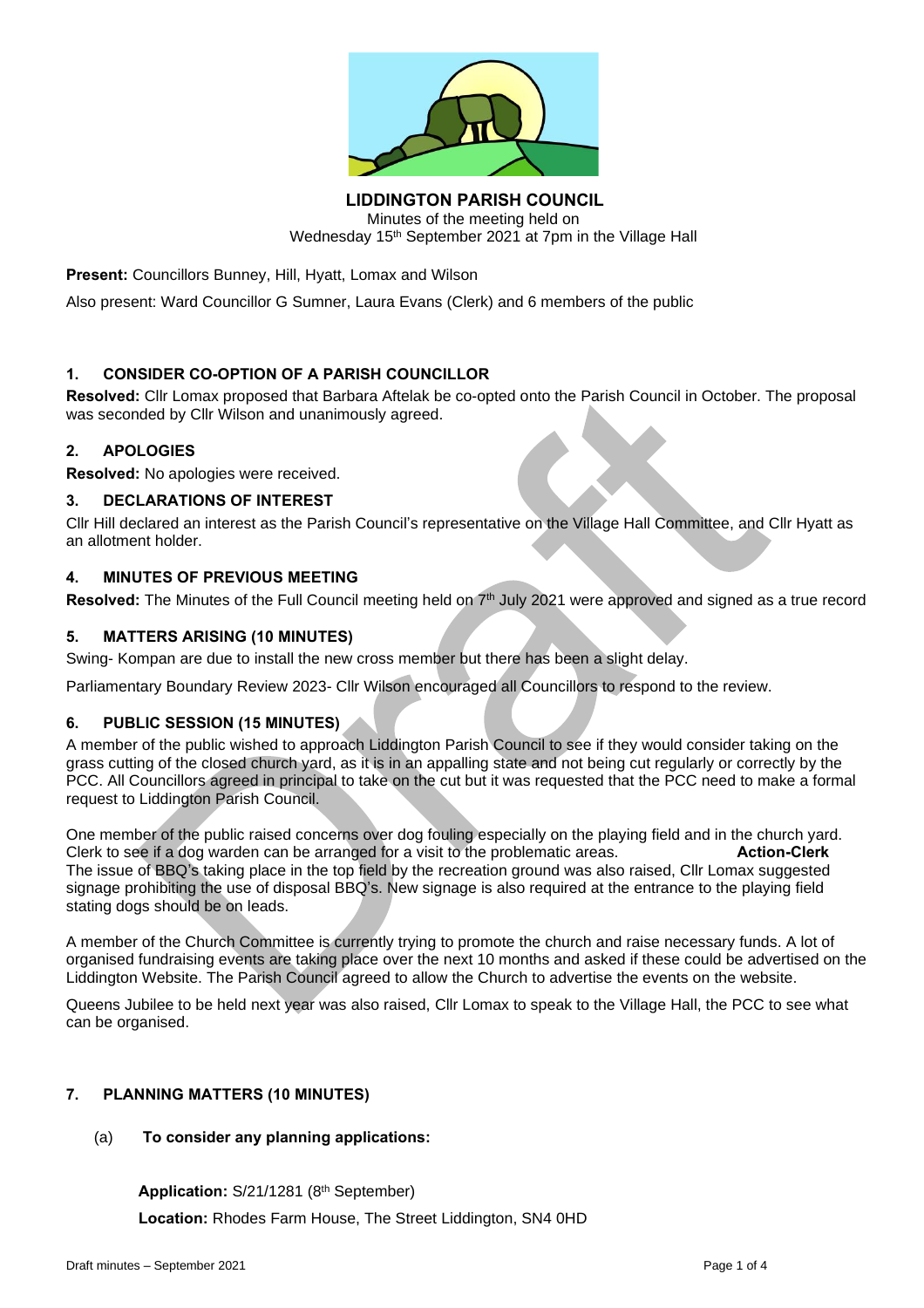**Proposal:** Change of use of from agricultural Dutch Barn to domestic garage & workshop.

**Resolved:** The meeting agreed that there were no objections to this proposal.

**Application:** S/HOU/21/1437 (28th September)

**Location:** Elm Croft, Medbourne Lane Liddington SN4 0EY

(b) **Proposal:** Erection of a single storey rear extension - alteration to previous permission S/HOU/20/0946.

**Resolved:** The meeting agreed that there were no objections to this proposal.

#### **To note any decisions:**

S/LBC/21/0126 - Liddington Manor, The Street, Liddington-Internal and external alterations to the kitchen consisting of insertion of a window to the north elevation; removal of wall linings to east wall; removal of suspended ceiling; investigatory works to the floor; and the removal of a partition between the pantry and the kitchen- Granted.

S/HOU/21/0778- Parsonage Close, Medbourne Lane, Liddington - Erection of first floor and single storey side extensions, and associated works – Granted.

S/HOU/21/1173- 1 Lidenbrook, Liddington Swindon- Erection of a single storey rear extension and conversion of flat roofed dormers to pitched roofs- Granted

## **8. WARD COUNCILLOR REPORT (10 MINUTES)**

Local Plan Review- The consultation end date has been extended until the 7<sup>th</sup> October 2021

Cllr Lomax enquired about the response received from Highways stating that the post being relocated, for another speed indicator device to be installed, next to hillside Cottages would not be going ahead at this time. Ward Cllr Sumner had mentioned that speeding is an issue within Liddington when he had to present projects within his ward. Ward Cllr Sumner to speak to another highways Officer regarding the relocation.

Gigabyte Fibre- Cllr Hill raised concerns that even though the missing postcodes were added and residents pledged in time, that no vouchers had been received. Ward Cllr Sumner explained that as long as residents had pledged in time then you are listed for Gigabyte Fibre. Any issues regarding Gigabyte Fibre should be emailed directly to Ward Cllr Sumner who can then pass on to Openreach.

Inlands Farm- The Inspector would be completing a site visit on Friday 17th September.

Ward Cllr Sumner reported that investigators were continuing.

Ward Cllr Sumner left the meeting at 8:30pm

## **9. FINANCE (10 MINUTES)**

## **(a) To approve payment of the following invoices**:

• HMRC- Tax Month 05- £41.80

**Resolved:** Cllr Bunney proposed approval of the invoices, the standing order, recurring payment and ratification of the payments made between meetings. Cllr Hyatt seconded the proposal and was unanimously agreed.

- **(b) To approve payment of the following Standing Orders:**
	- Adams & Watt **–** Annual grass cutting contract **–** August instalment **£**526.34
	- Adams & Watt **–** Annual grass cutting contract **–** September instalment- **£**526.34

**Resolved:** Cllr Bunney proposed approval of the invoices, the standing order, recurring payment and ratification of the payments made between meetings. Cllr Hyatt seconded the proposal and was unanimously agreed.

## **(c) To approve the following Direct Debits:**

- **•** Microsoft 365 Annual renewal- **£**59.99
- **•** Three Mobile phone bill **£**3.00
- **•** CPRE Annual subscription- **£**36.00
- **•** Three Mobile phone bill **£**3.00

## **(d) To approve payment of the following recurring payment**

- Unlimited webhosting (18/07/2021 17/08/2021) £4.50
- Unlimited webhosting (18/08/2021- 17/09/2021) £4.50

# (e) **To ratify payments made between meetings**

Salaries July- £167.00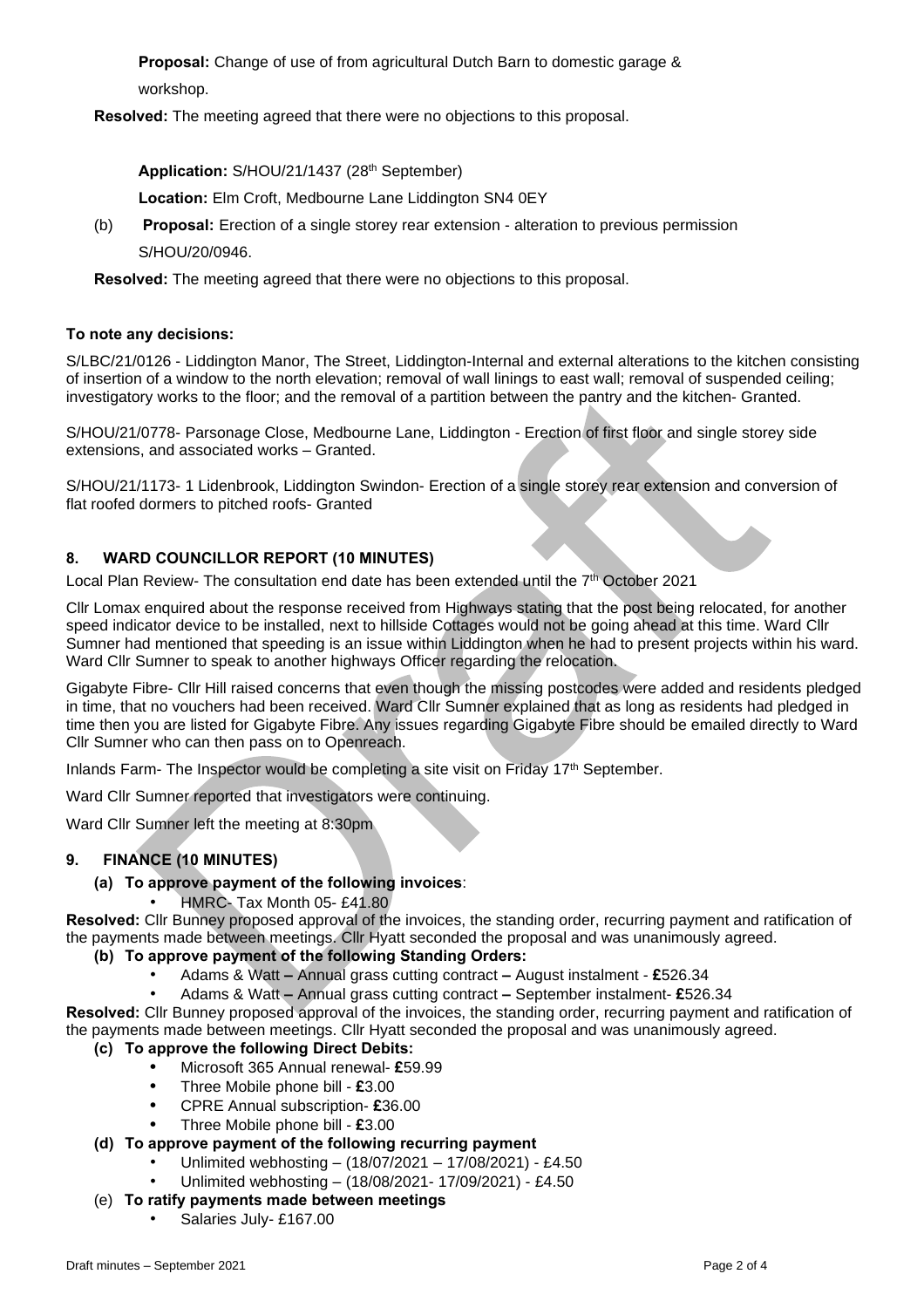- Auditing Solutions Ltd- £186.00
- Adam & Watts- Joel Joffe Posts- £216.00
- HMRC Month 04 (July) £41.80
- Swindon Borough Council- Election Costs- £90.00
- Adams & Watt Ltd- Handrail repair £176.40
- Salaries August- £167.00

## **(f) To receive the monthly accounts reconciliation**

**Resolved:** The meeting noted that the accounts were in a healthy position.

#### **10. VILLAGE MATTERS (15 MINUTES)**

- Tree Spinney Close **–** Awaiting a quote from the contractor
- Platform at Liddington Monument- A member of Historic England would be visiting the site to advise, Cllr Wilson raised concerns as cattle were grazing in the field and this should be raised with Historic England also.
- Joel Joffe Way Update **–** Swindon Borough Council has approved and renamed footpath LN23 Joel Joffe Way.
- Joel Joffe Memorial Update **–** The piece of work celebrating the life of Lord Joffe is now at the printers and is being framed next week ready for the unveiling ceremony being held on  $9^{\text{th}}$  October. Over 40 attendance replies have been received. Should any Councillors think of any particular points that need to be addressed for day of the ceremony, to contact Cllr Lomax.
- Update on second Defibrillator and to discuss whether a training day on how to use the defibrillator should be arranged and to consider trying to recruit Respondents **–** The second defibrillator is now fully operational, and all Councillors agreed that a training day be arranged. Clerk to contact **Community Heartbeat Trust. Action-Clerk** The village only has one respondent should the defibrillators need to be used, need to recruit more respondents by putting an article in the Lyden **Action- Clerk**
- Speed Sign update **–** Matter discussed in item 8

## **11. COUNCILLORS' REPORTS (10 MINUTES)**

Councillors who have attended meetings on behalf of the Parish Council or who are responsible for local schemes, amenities and projects will have the opportunity to provide an update on progress made.

Allotments (LH) – Cllr Hyatt has arranged 2 weekends in October 16<sup>th</sup> & 17<sup>th</sup> and the 23<sup>rd</sup> & 24<sup>th</sup> for an allotment clean up. Cllr Hyatt had also spoken to the contractor who quoted £250 + VAT to flail the area. **Resolved:** The meeting agreed to proceed with the quote provided.

Playing Field (CB) – Still awaiting Kompan to carry out the replacing of the swings cross member and still awaiting the replacement parts for the baby swing.

Village Hall Committee (SH) – The Village Hall received record number of bookings for August and September.

Town Fund Board (GW) – The next meeting is being held on Friday 17<sup>th</sup> September where the proposal to not go ahead with the Brunel Market proposal and instead put the money towards other items to develop within the town. Proposals are being put forward for the Carriage Works and Kimber.

Swindon Area Committee (DL & GW) – No update provided

# **12. ALLOTMENT LEASE UPDATE**

The Chairman reminded the meeting that at its August 2020 meeting it had agreed to instruct solicitors to negotiate the terms of the proposed Lease with the firm acting for the diocese of Bristol; and that at its December 2020 meeting it had agreed that a sum representing the fees of the diocesan solicitors be deposited with the Council's solicitors to enable the latter to give a professional obligation to pay the Landlord's fees.

There was produced to the meeting a counterpart of the agreed Lease which was ready for execution.

## a) Signing of Lease

**Resolved:** The Lease was signed by Cllr Bunney and Cllr Hyatt. Cllr Lomax as the witness.

b) Signing of Resolution

**Resolved: 1** -That Councillors Bunney and Hyatt be authorised to execute the counterpart Lease on behalf of this Parish Council.

**2** -That the solicitors instructed herein to act on behalf of this Parish Council be authorised to complete the Lease at the earliest opportunity.

**3** -That the solicitors be authorised to release to the Diocesan solicitors their fees as previously estimated and on receipt of a suitable invoice or copy invoice.

**4** -That the fees as estimated and reasonable disbursements of the Council's solicitors be paid. And